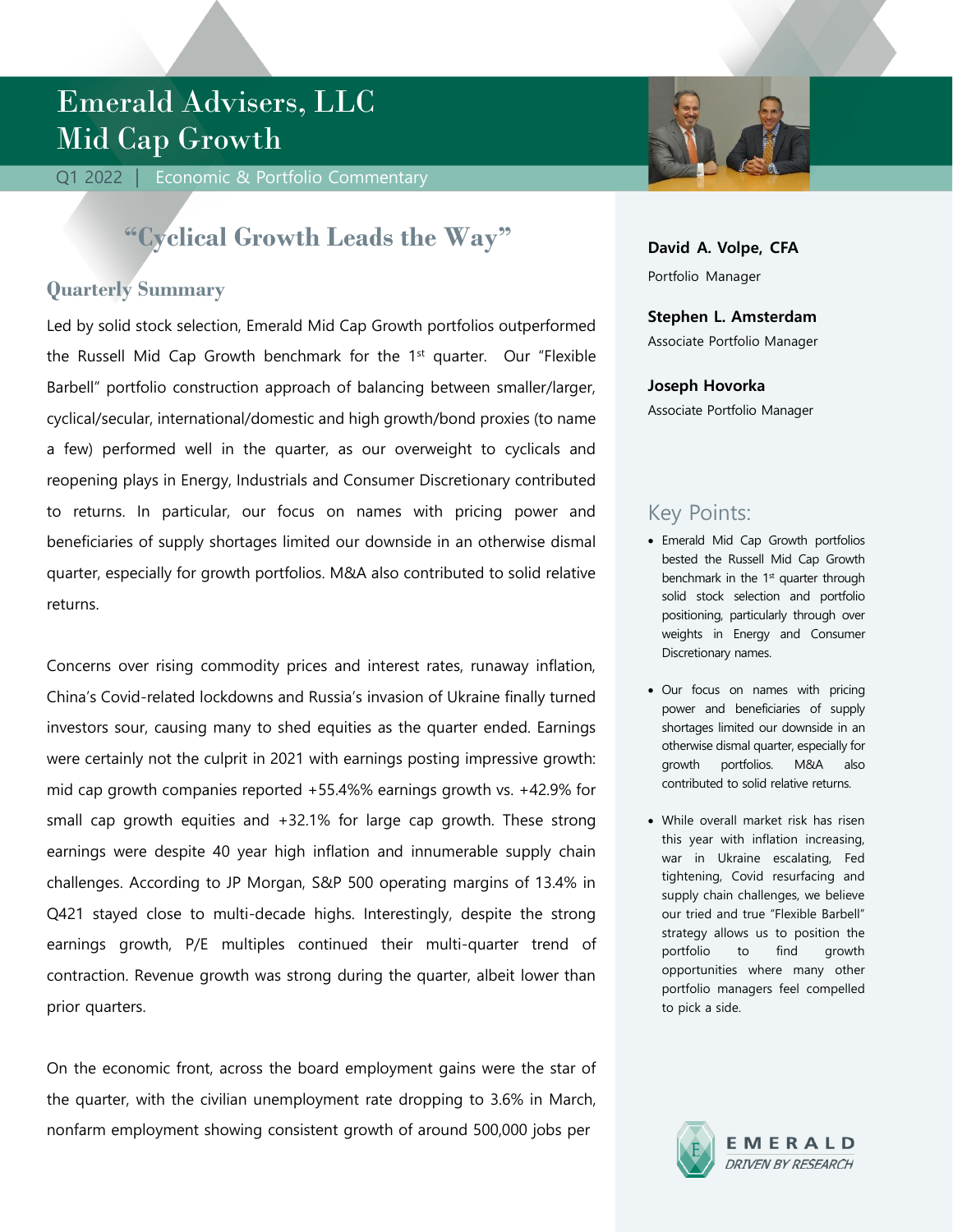#### Q1 2022 | Economic & Portfolio Commentary

Commentary

month throughout the quarter and continuing jobless claims at multi-year lows. Average hourly earnings were up, but showed material multi-month declines when adjusted for inflation. Speaking of inflation, the CPI increased +8.4% in March and the longer term inflation outlook surged. Retail sales moved higher, in part inflation driven, and both housing starts and existing home sales remained strong despite a late quarter surge in mortgage interest rates. Consumer confidence, ISM Manufacturing and Non-Manufacturing all remained positive. From a liquidity perspective, money supply growth started to trail off, while real rates, even considering the recent uptick, still suggest neutral monetary policy at worst.

In terms of returns for our Russell Mid Cap Growth benchmark, the quarter was all about Energy and Energyrelated names, as the Energy sector far outperformed other sectors with a +25.86% return for the quarter. The next best performer, Consumer Staples, returned -2.24% negative, but much better than the overall benchmark return. There was substantial dispersion between the other sector returns ranging from Materials at -6.93% to Telecommunications -22.04%. Value materially outperformed growth, with the Russell Mid Cap Value index outperforming Growth -1.82% vs. -12.58%. Interestingly, smaller names in the Mid Cap Growth benchmark outperformed, as did those with higher leverage, lower international exposure, lower P/Es and lower sales growth.

#### **Portfolio Review**

As noted above, Emerald Mid Cap Growth portfolios bested the Russell Mid Cap Growth benchmark in the 1st quarter through solid stock selection and portfolio

positioning, particularly through over weights in Energy and Consumer Discretionary names. Portfolios benefited from high stock valuation dispersion and underweighting some of the indexes highest valuation names. Besides being moderately smaller than the index, at a weighted average market cap of \$22.7bn vs. \$26.4bn for the benchmark, portfolios continued to be growthier than the benchmark with estimated 3-5 year EPS growth of +23% vs. +20.04%<sup>i</sup>, yet trade at lower valuation levels than the index with FY1 and FY2 PE estimates of 20.82 and 18.60 vs. 22.99 and 20.48 for the Russell Mid Cap Growth index. Portfolios also traded at a significant discount to the index on Price/Cashflow and Price/Book valuation metrics. This higher growth and lower valuation set-up is in part due to our emphasis towards Energy and Consumer Discretionary names that are expected to experience strong earnings growth, but trade at discounted valuations. Importantly, the portfolios expected growth rate actually increased materially during the quarter.

#### **Market Outlook**

Sometimes starting off the year with a solid relative quarter makes us nervous, as many of the first quarter winners will trail the losers in subsequent quarter(s) causing us to question whether to materially rejigger portfolio holdings at quarter end. But then some sense of sanity seeps in and we assess why we have certain holdings in the first place and normally that assessment starts with expected earnings growth. We are believers that earnings growth drives stock prices over the longer term, and our portfolios are expected to show earnings growth substantially above the benchmark (23.0% vs. 20.04%). This earnings growth expectation actually increased vs. the benchmark during the quarter, while at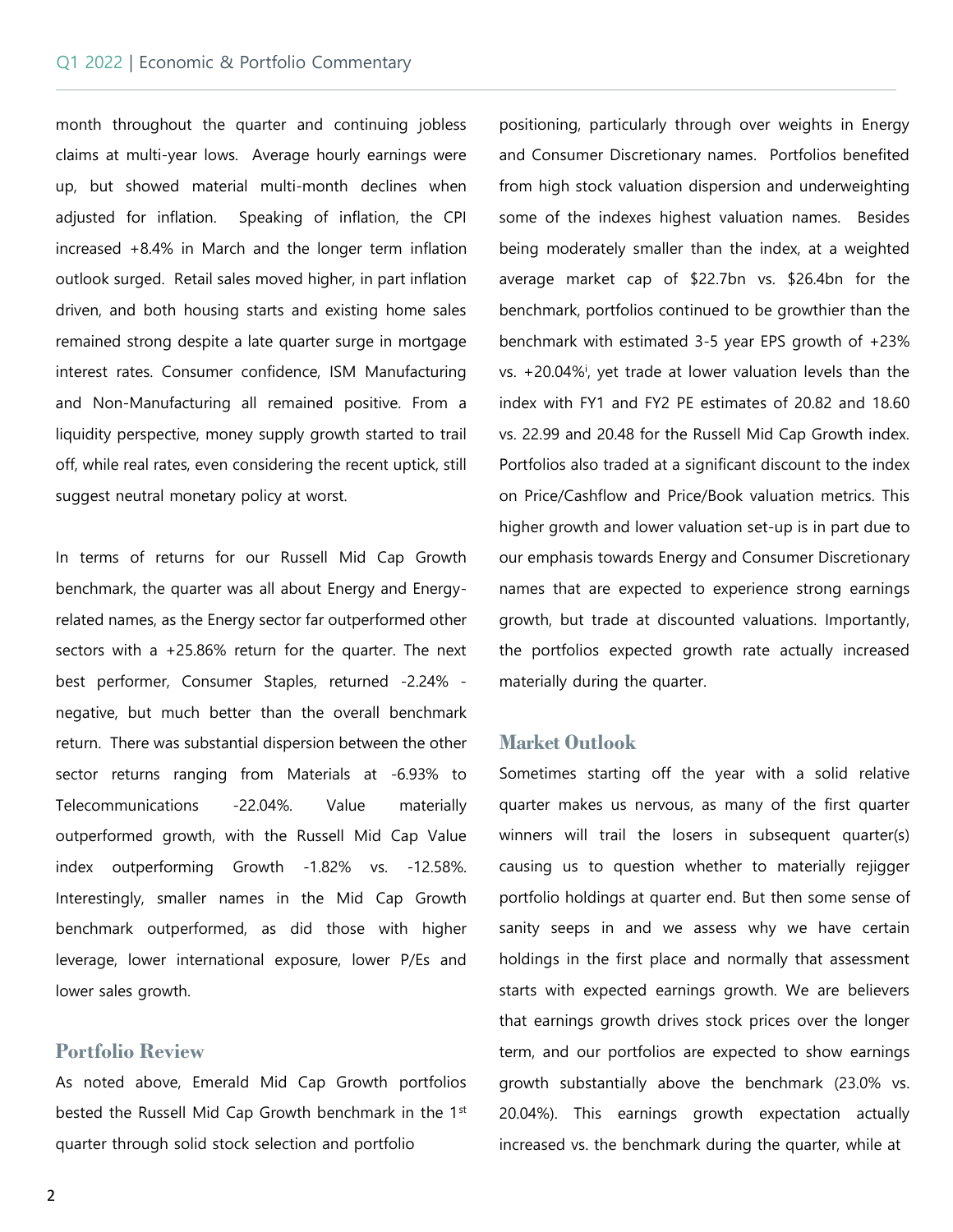Commentary

the same time portfolios continued to trade a meaningful valuation discount – normally a good set up, assuming earnings come through.

We think earnings and economic growth will remain strong – at least for the foreseeable future – despite the myriad of challenges facing the economy and markets. We agree with MKM Partner's Strategist Michael Darda who posits that we are not in the throes of a classic growth scare. Many of the classic growth scare indicators such as credit spreads, industrial metals prices and sharp declines in bond yields and inflation expectations that normally accompany slowing growth have just not been apparent in the current market pullback. On the contrary, Darda posits that the problem is valuation compression: that the nearly 20x forward multiple on S&P 500 earnings is not compatible with risk-free rates pushing the 3% threshold. Darda notes the problem is nominal GDP is actually too strong and that the Fed must take action to guide nominal GDP back to more sustainable trend levels so that inflation can ease back to the Fed's target over time.

Going back specifically to earnings, Credit Suisse's Jonathan Golub notes that 2022 EPS estimates have actually risen 2% YTD, with Q1 estimates dropping 1.5% and back half estimates increasing. S&P 500 earnings are expected to grow  $+4.7\%$  in Q1 2022 and  $+14.5\%$  exfinancials. Cyclicals, a relatively small part of the index, are expected to grow earnings +47% for the quarter according to Steven DeSanctis from Jefferies. Along with cyclicals, which are expected to grow earnings an eye-popping +380% in 2022, mid cap growth stocks are expected to post strong earnings growth of +16% vs. just +8.0% for large growth stocks. We have aligned our portfolios with

these growth expectations, with portfolios overweight cyclicals such as Energy and energy-related industrials. We are also overweight smaller mid cap growth names given smaller equities higher expected earnings growth.

Beyond Cyclicals and smaller mid-caps, portfolios include many reopening oriented stocks given our belief that 2022 will be a year of consumers transitioning from buying goods to buying experiences and services. In this vein, we are overweight vacation destinations and airlines, hotels, ticket sales, casinos and gaming. Portfolios benefited from underweighting selected high valuation technology and healthcare names vs. the benchmark, as those names have borne the brunt of the severe valuation contraction that has been ongoing for the last several quarters. We have also added to names that we think have the pricing power to weather the current inflationary onslaught such as Healthcare and Staples. Other portfolio additions are companies within the defense and energy-oriented industries that can benefit from enhanced military spending and supply oriented shortages emanating from the war in Ukraine and the conflict's many unintended consequences. We are also looking to add to names with international exposure, as Europe and Asian economies should see a pick-up in future growth post-Covid and as the impact from high energy prices are mitigated over time. Lastly, portfolios benefited from M&A in the first quarter and we would expect substantial Private Equity driven M&A in 2022 with relatively low interest rates and record levels of cash on the sidelines.

We do have to devote some space to inflation with the CPI at near record levels and with the March PPI release of +11.2% y/y growth recording the highest gain ever for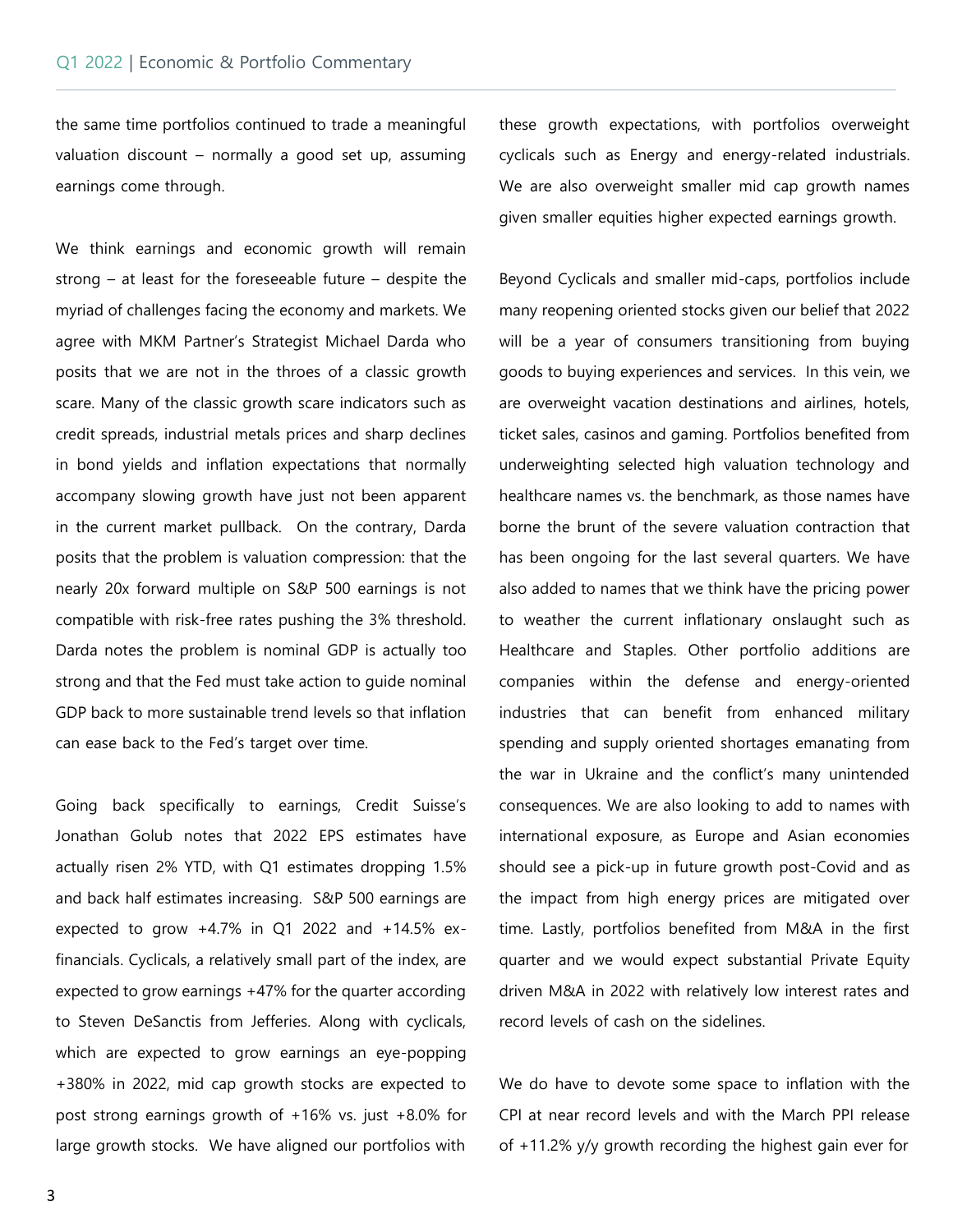Commentary

that indicator. In prior commentaries we have highlighted the risk to the economy and markets from the Fed's continued intransigence related to inflation – and their continued rosy (and erroneous) commentary regarding inflation's transitory nature. We expressed concerns about how baked-in inflation was becoming in every aspect of the economy. The war in Ukraine just served to reinforce our inflation concerns as energy, food and other goods and service prices spiked. The Fed is now in the unenviable position to walk the fine line battling inflation, while at the same time not pushing the economy into recession. Inflation may be peaking for some goods oriented categories such as used cars and household appliances, but inflation related to wages and shelter both lag and have likely not come near a peak, and thus will be problematic for months to come.

There has been much consternation regarding the inversion of the 2/10 Treasury yield curve. Fortunately, other yield curve measures remain positive and yield curve inversions have rarely been good indicators of market tops, with markets returning on average 15% after yield curve inversions according to Goldman Sachs. We believe our positioning in cyclicals, small caps, service-oriented names, price leaders and lower relative P/E Technology names should mitigate at least some of the risk of inflation in our portfolios. We have been underweight some of the highest value technology and software names given concerns expressed above about P/E multiple contraction and have been adding to our healthcare exposure given that sectors relative immunity form economic cycles.

While overall market risk has risen this year with inflation increasing, war in Ukraine escalating, Fed tightening, Covid resurfacing and supply chain challenges, we believe our tried and true "Flexible Barbell" strategy allows us to position the portfolio to find growth opportunities where many other portfolio managers feel compelled to pick a side. While we will face many challenges this year including the volatility driven by mid-term elections, we are firm believers that the market will move with earning growth which we expect to be substantially positive throughout 2022.

<sup>1</sup> *The estimated 3-5 year earnings growth rate is calculated utilizing a pre-calculated mean long-term EPS growth rate estimate for portfolio holdings, as available, provided by FactSet and sourced from brokerage estimate submissions to estimate services (FactSet, IBES, First Call, etc.). The estimated 3-5 year earnings growth rate for the portfolio is then calculated utilizing the weighted average of the individual portfolio holding estimated 3-5 year earnings growth rates. The data is reported is as of the report date.*